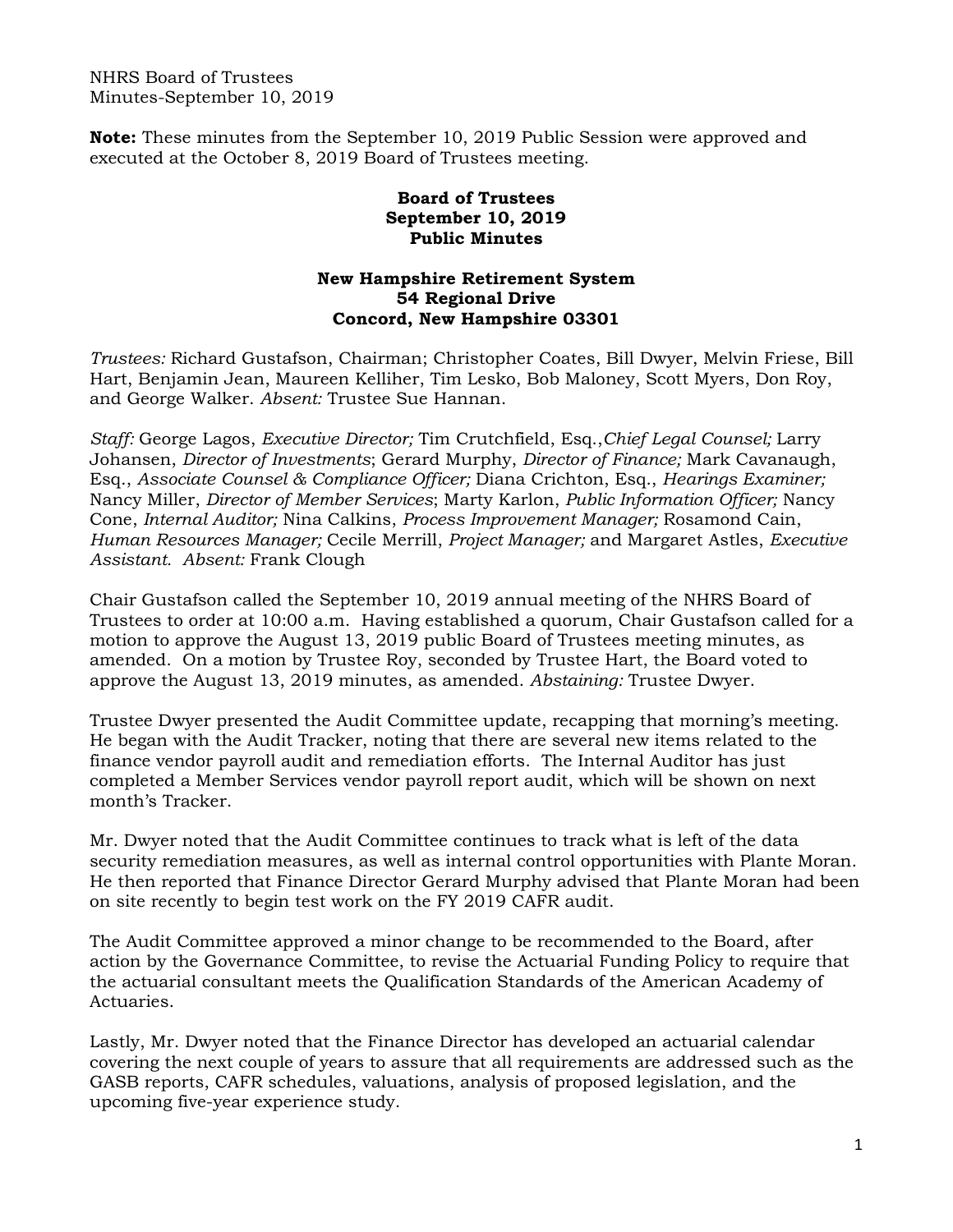Trustee Roy reported that a draft Banking RFP will be reviewed by the Governance Committee today, with Board action expected in October. He then presented the proposed 2020 Board Meeting Schedule and on a motion by Trustee Roy, seconded by Trustee Dwyer, the Board voted unanimously to approve the 2020 Board Meeting Schedule, as presented.

Trustee Kelliher, reporting for the Independent Investment Committee (IIC), noted that the Committee did not convene in August. The next IIC meeting is scheduled for Friday, September 20, 2019. Director of Investments Larry Johansen reported that the preliminary performance has not changed since last month. He advised that the FY 2019 books remain open as we currently have two-thirds of the net asset values reported for approximately 160 partnerships. Mr. Johansen noted that we expect to have the remaining net asset values in by late September, and issue the final June 30, 2019 investment performance report in early October. He noted that on a preliminary basis, it appears that the three and five-year performance will be in excess of 70% of the peers in the universe.

Mr. Johansen reported that at the next IIC meeting there will be a review of fixed income manager, IR&M and NEPC will present its annual review of all of the public market managers. The transition of the fixed income allocation is partially complete with all assets moved from GAM and the Doubleline assets having been moved to Fidelity. The first transfer of the \$90 million from Loomis Sayles has moved to IR&M, the second transfer will move late September or early October, and a third transfer of \$90 million from Brandywine will occur in December. The next meeting the IIC will review guideline compliance of the public securities market.

Trustee Myers reported that the Legislative Committee last met on August 29 to consider revisions to the Legislative Charter, which clarify that the Committee's authority to recommend positions on legislation is limited to bills with fiduciary or administrative implications.

Trustee Myers then gave the Board an update on the Legislative Tracker, noting that the Governor has signed into law HB 110, which will require the state to reimburse the retirement system for preparing statutorily required fiscal analysis of proposed legislation. In addition, the Governor signed HB 616, granting a 1.5% cost of living adjustment (COLA) beginning July 1, 2020. Mr. Myers explained that staff has been busy getting information out to answer member and retiree questions regarding the COLA bill. Public Information Officer Marty Karlon added that of the 81 titles filed so far in the 2020 legislative filing period, there do not seem to be any that are related to NHRS.

On a motion by Trustee Maloney, seconded by Trustee Hart, the Board unanimously voted to accept the recommendation of the Legislative Committee to approve the proposed revisions to its Charter, as presented.

In answer to questions, Mr. Karlon explained, the mixed reactions and types of questioning received by members and retirees concerning the COLA bill. He noted that he and staff have put together an email reply that thanks members and retirees for their feedback, and explains that NHRS, as plan administrator and not the plan sponsor, does not have any authority to grant a COLA. Director of Member Services Nancy Miller added that she is monitoring the phone and walk-in volume related to the COLA, and that her staff has not encountered problems to date.

Trustee Walker reported that the Benefits Committee met on August 29 with its primary focus on the annual Independent Medical Examiners (IME) review. He noted that there are four IMEs, two physical and two psychiatric, and that there are no disciplinary actions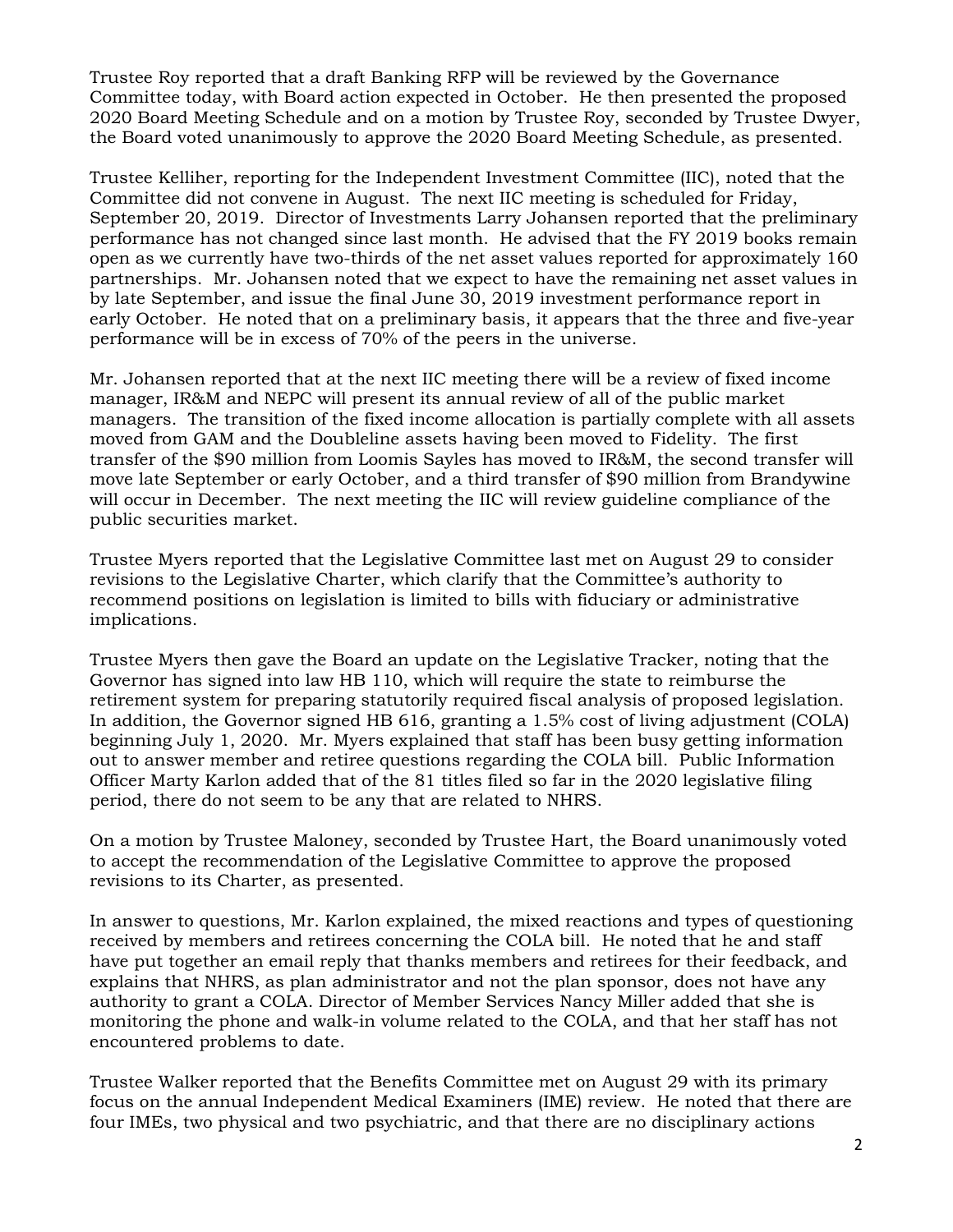against any of the IMEs utilized by NHRS. Mr. Walker noted that it has been difficult to find certified IMEs in close proximity to members and retirees located in the northern half of the state.

Mr. Walker then reported that at the August 7 Benefits Committee meeting, the Committee unanimously recommended a revision to its Charter with respect to the authority delegated to the Committee by the Board under the Recoupment Policy. On a motion by Trustee Walker, seconded by Trustee Myers, the Board unanimously accepted the recommendation of the Benefits Committee to approve the proposed revisions to its Charter, as presented.

Trustee Hart reported on the August 19 meeting of the Personnel, Performance and Compensation Committee (PPCC) to discuss its Charter. The Committee determined that no revisions are necessary at this time. The PPCC also discussed a consulting agreement for coaching and training assistance to a newly promoted manager, noting that updates be provided periodically to the PPCC, as appropriate. After the meeting's adjournment, the PPCC was given a brief update on CBA negotiations. A mediator has been chosen with the mediation session scheduled for October 3.

Executive Director George Lagos began his Executive report, noting that Key Performance Measures (KPMs) scored 95.51% this month and the FY20 action plans are in place. He explained that the KPM rolling 12-month score is 96.75% and the 95% target had been met for ten consecutive months. Mr. Lagos then reported on his Member Satisfaction Call Survey, noting that he has made 1,146 calls to date with 1,050 calls confirming that the member or retiree was satisfied with the service received from NHRS.

Mr. Lagos then highlighted areas of the NHRS Fiscal Year 2019 Customer Satisfaction Report, noting that satisfaction with NHRS' interpersonal interactions are very positive and that overall, including telephone and email communications, the scoring is in the 95% range. Efforts are underway to evaluate and improve how the system manages telephone communications.

He briefly commented on achievements for the last fiscal year, citing the initiation of the PGV3 contract, the audit transition to Plante Moran, and the actuarial audit of GRS. He also commented that the System's funded ratio had improved to 63.6% from 61.8%, and following the last actuarial valuation, the employer contribution rates decreased for three of the four groups for the first time in years. Lastly, IT has made many more improvements to our systems, with particular focus on security measures and cybersecurity education and training.

The Board took a brief recess.

At 10:40 am, Ms. Jeannine Raymond, Director of Federal Relations at NASRA, joined the meeting by telephone to conduct a webinar for the Board on federal legislation and regulations related to public and private pension funds. Upon conclusion, Chair Gustafson thanked Ms. Raymond for her comprehensive presentation and for the work done by NASRA on behalf of NHRS and all public pension plans.

Mr. Lagos resumed his Executive report and provided a real estate update with respect to NHRS' current lease situation and previous due diligence that was undertaken to evaluate whether or not there may be alternative options for the location of the NHRS offices. Based on current economic conditions, the favorable lease terms on the 54 Regional Drive office, and the lack of suitable alternatives, he indicated that it would likely be advisable for NHRS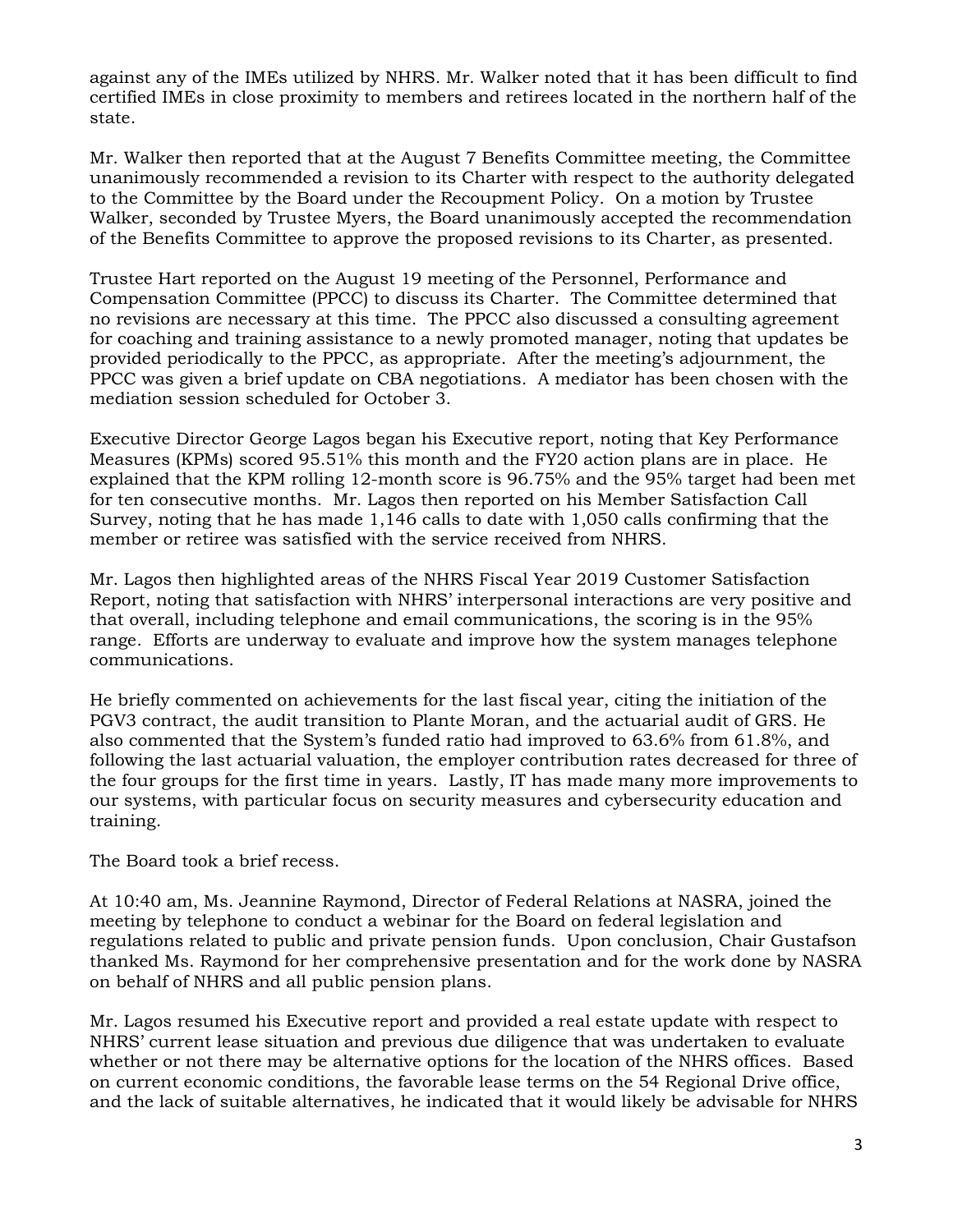to exercise the five-year extension it has under its current lease agreement, extending the lease to March 31, 2026, prior to the expiration of the current lease term.

Lastly, Mr. Lagos reviewed the FY 17, '18, '19, and '20 contract activity summary which tracks contract activity in accordance with the Board's Procurement Policy.

Project Manager Cecile Merrill gave the Board an update on the PGV3 project, noting that it is now 5% complete. Currently there are 26 design documents, of which 24 have been finalized, and two are with LRS to update and provide a cost estimate for out of scope requirements. LRS has started the data conversion, currently reviewing results and have proposed a second conversion. Ms. Merrill noted that we are currently preparing the hardware and software for the test environment. Lastly, she and three other staff members are attending the LRS Conference next week, and will also be meeting with the LRS Version 3 Team.

Chief Legal Counsel Tim Crutchfield gave his Legal report, noting that in late August, the Employer Audit Team joined the Finance and PIO Teams to conduct an on-site employer education session for municipal employers that was very well attended. Another employer education session is planned for school employers in late October. He commented that our Hearings Examiner continues to manage administrative appeals very well and our two new field auditors are continuing their training and we are pleased with their work. Mr. Crutchfield added to the previous IME discussion, commenting that it is sometimes difficult for disability applicants in northern NH to travel to certified IMEs in the southern part of the state. He noted that one of the IMEs is located in Portland, ME, which is more accessible for those in the north country. Mr. Crutchfield stated that staff will continue to be diligent in identifying IMEs in more northern locations but there are presently no delays in the medical reviews for disability cases.

Director of Finance Gerard Murphy reported that the FY19 books are still open, awaiting receipt of June 30 Alternative Investment statements. The first FY20 monthly financial statements are expected to be produced for the November Board meeting. He then turned the Board's attention to the total cash flow, which showed a positive balance for the month, due to increased July contributions related to annual balloon payments from school districts. Lastly, Mr. Murphy reported that we have signed off on the test environment for the online payment service that will soon be made available to participating employers.

Mr. Lagos, reporting for Director of IT, Frank Clough, began by noting that we had 100% success with last month's phishing test for the first time since inception. On October 28, we have an onsite cyber-security presentation planned. October 31 is the effective date of our termination of our COLO agreement through SE, to be replaced with Sitefinity, the owner of the COLO facility. Testing continues on our proposed Multi-Factor Authentication (MFA) solution.

Director of Member Services Nancy Miller reported that the annual member statements have been finalized, with over 62,000 statements being provided electronically. We are now coordinating with PIO to publicize the annual messaging on the website and email to all those that have signed up and the usual Support Team is set up, ready to answer questions. Ms. Miller thanked everyone involved in this effort.

In other areas of progress, Ms. Miller noted that Member Services is in the second round of interviews in recruiting to fill the Benefit Technician position. With the signing of the COLA bill, staff will be working with LRS to address the administration and payment of the COLA.